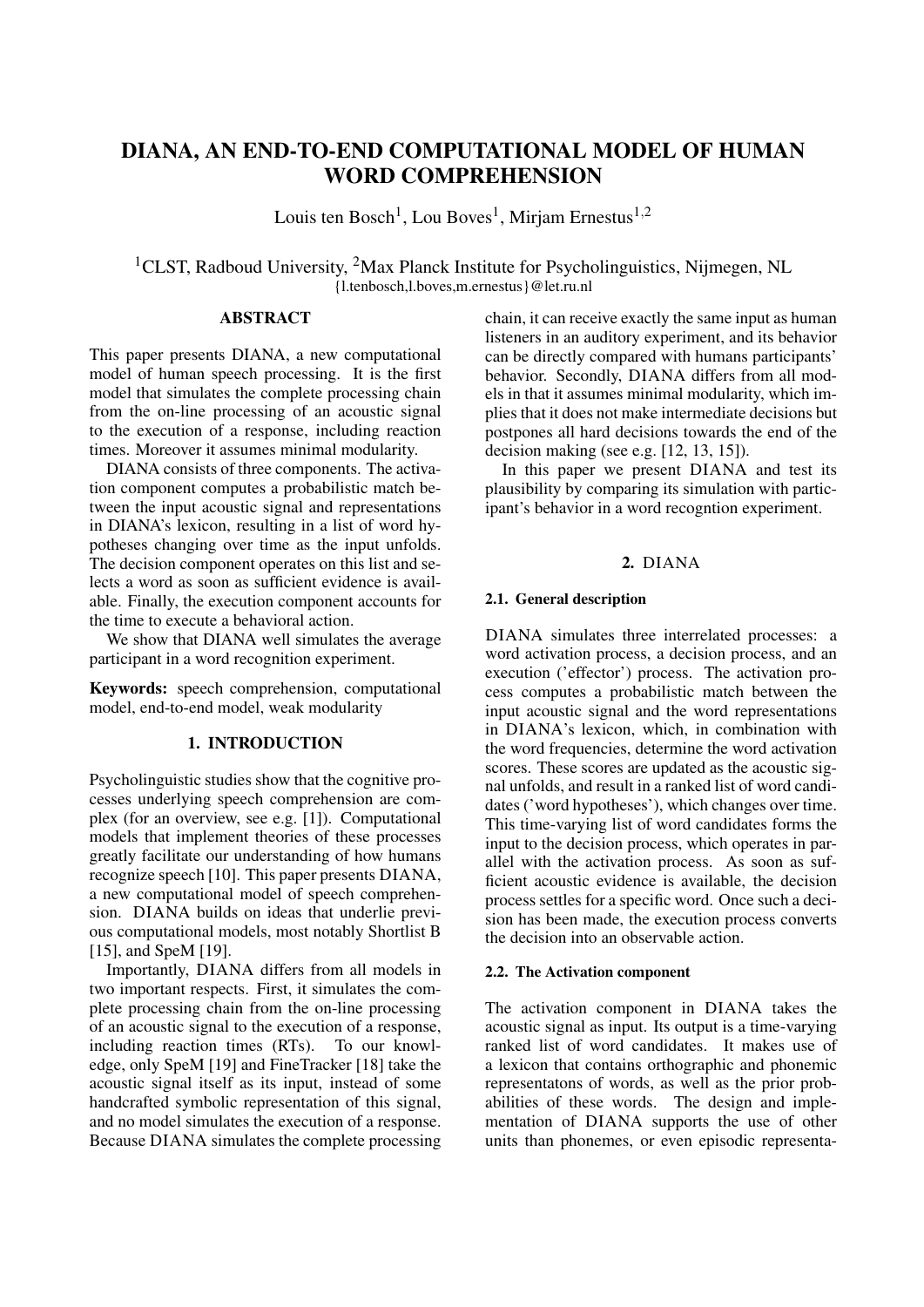tions [5, 6, 17].

In order to process acoustic input, DIANA converts the input signal into sequences of vectors (one vector per 10ms, 100 vectors/s), each vector consisting of 13 Mel-Frequency Cepstral Coefficients (MFCC, [2]), augmented with their first and secondorder time derivatives [9].

To match the input signal with candidate words, each phone symbol in DIANA's lexicon is represented as a three-state hidden Markov model (HMM). The acoustic characteristics of each of these three states are represented by Gaussian mixture models (GMMs) that specify the distributions of the MFCC vectors associated to that state.

The Activation component of DIANA is implemented with the hidden Markov toolkit HTK [25]. As in Shortlist B [15], DIANA's matching function is based on a Bayesian framework, which allows for an elegant and mathematically principled way to compute the activation of a word candidate on the basis of acoustic evidence and the word's prior probability. During the course of the input, the activation of each word candidate is computed incrementally after each 10ms input.

In DIANA, the activation of a word candidate is computed via a weighting between the bottom-up acoustic match and the top-down prior probability:

## (1)  $P(word \mid acoustics) \sim P(acoustics \mid word) \cdot (P(word))^{\gamma}$

The parameter  $\gamma$  determines the relative weight of *P*(*word*) and *P*(*acoustics* | *word*). A value of γ equal to 0 corresponds to total ignorance of word frequency; when  $\gamma$  is high, the activation of a word is primarily determined by its frequency.

## 2.3. The Decision component

DIANA can make a decision as soon as the difference between the activation of the leading word candidate and alternative runner-up candidates exceed a threshold. (In this competition there is no lateral inhibition between the competing candidates, following Shortlist B[15], SPeM [19] and FineTracker [18].) That is, a decision is made if

(2) 
$$
\log(P(leader \mid acoustics)) - \log(P(runner\_up \mid acoustics)) > \theta
$$

in which  $\theta$  is a model parameter that depends on the task as well as on the strategy that the listener uses for completing the task.

Reaction time If the criterion (Eq. 2) is met before stimulus offset, DIANA's reaction time is the detection time (the time at which this criterion is met) plus the execution time.

It often occurs, however, that this criterion is not met at stimulus offset, in line with the finding that in many word recognition and lexical decision experiments a large proportion of the RTs (measured from stimulus onset) are (much) longer than the sum of the duration of the acoustic stimulus and the time it takes to externalize a decision by means of some action [22, 7, 3]. In that case, additional *choice reaction time*, required to differentiate between the highest ranked candidates [14, 4], is added to DI-ANA's reaction time. In DIANA, this additional reaction time is modelled by  $\beta$  times the logarithm of the number of remaining candidates *word<sup>i</sup>* at stimulus offset for which log(*P*(*leader* | *acoustics*)) −  $log(P(word_i | \text{ a}\text{counts})) \leq \theta.$ 

## 2.4. The Execution component

The execution process in DIANA accounts for the time it takes to effectuate the decision in the form of overt behavior. In the current implementation, this delay is fixed at 200 ms for every participant and assumed to be independent of the stimulus.

## 3. WORD RECOGNITION EXPERIMENT

#### 3.1. Experimental Method

Participants Twenty native Dutch listeners (10) male, 10 female), between 18 and 23 years of age (average 19.4), and all undergraduate students at Radboud University Nijmegen, were paid to participate in the experiment. None of them reported hearing loss or cognitive problems.

Materials The stimuli consisted of 613 real Dutch words: 314 nouns (125 singulars and 189 plurals), 80 adjectives, and 219 verb forms (80 infinitives, 52 present tense forms, 40 weak past tense forms, 4 strong past tense forms, and 43 participles). Each word was bisyllabic, and comprised only one stem. The average number of phonemes per word is 5.2, with a standard deviation of 1.0.

The same 613 words are also incorporated in BALDEY, a large auditory lexical decision experiment in Dutch [3], for which a female speaker has read aloud the stimuli carefully, one by one, in a sound attenuated booth. We re-used these audio recordings for our word recognition experiment. The durations of the 613 word realizations vary from 273 to 947 ms (mean: 552 ms; sd: 132 ms).

For the experiment, we created 20 random orderings of the 613 stimuli, one for each participant. Procedure The participants were seated in a sound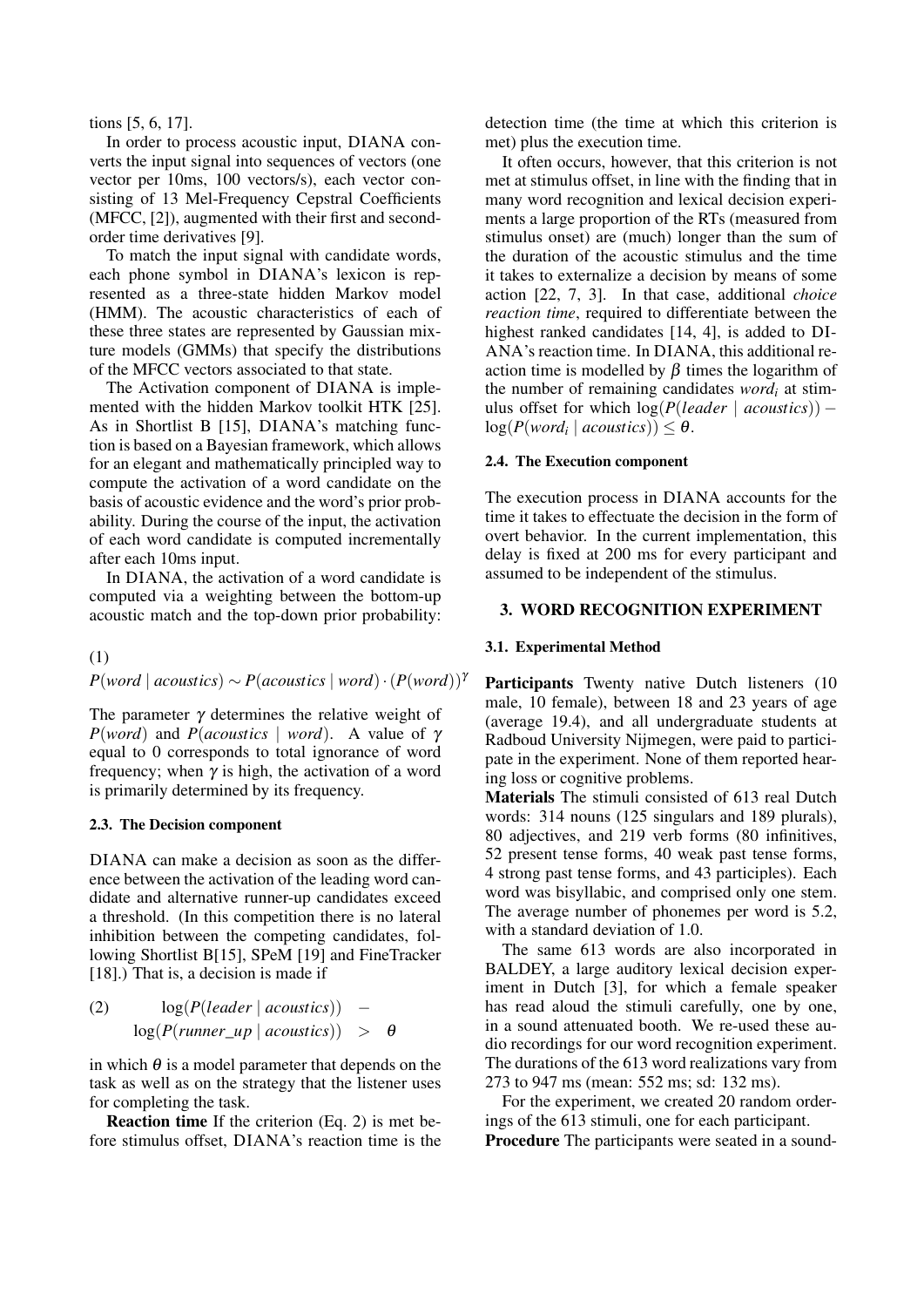attenuated booth and listened to the stimuli over headphones at a comfortable loudness level. They had to press a button as soon as they had recognized the stimulus and to subsequently repeat the word.

The button box was connected to a dedicated PC running E-prime [20] as the main process. The auditory stimulus immediately stopped at the moment the button was pressed. The time interval between the onsets of subsequent stimuli was 3000 ms.

Per participant, the list of 613 stimuli was split into four sublists and participants were offered the opportunity to take short rests between sublists. One experiment session took approximately 50 minutes per participant.

Analysis of the participant data We analyzed the RT data in order to see whether participants show the expected patterns of word frequency and word duration. If they do, this will confirm that these RTs reflect word recognition times (instead of some task strategy). Moreover, the size of the word frequency effect will indicate the psychological plausibility of the gamma that we will need to simulate these data.

From this analysis we excluded the 1253 responses (10%) that were incorrect or for which the RT values were implausibly short (not shorter than 200 ms) or implausibly long (more than two standard deviations longer than the participant's mean).

Linear mixed effects modeling (in R v3.1.2, [23]) with as dependent variable  $log(RT)$ , with as fixed effects previous log(*RT*), stimulus duration, trial index and word frequency (extracted from CGN, [16]), without interactions, and with subject and word as random effects (without random slopes), shows that word frequency is a significant ( $\hat{\beta} = -3.22 \times 10^{-03}$ ,  $df = 1$ ,  $t = 2.42$ ) predictor, also after removal of outliers. In all models, (log) word duration is also a robust predictor ( $\hat{\beta} = 6.52 \times 10^{-04}$ , df = 1, *t* = 27.9). These and similar results show that this word recognition experiment provided valid data consistent with what could be expected on the basis of previous psycholinguistic experiments (e.g. lexical decision, [3]).

## 3.2. DIANA simulation

DIANA's settings For DIANA's Activation component we used speaker-independent HMM-based acoustic phone models for Dutch [8] (32 Gaussians/state), and adapted these models towards the speaker by applying HERest in HTK [25] on an independent set of 500 words.

DIANA's lexicon contains 24,878 words, including the 613 words in the experiment. The word frequencies were based on the Spoken Dutch Corpus (CGN) [16]. Words in DIANA's lexicon that did not occur in [16] were given a word frequency of 1. Assessment We assessed DIANA by comparing its error rate and RTs for the correct responses with those produced by the human participants. Since DIANA does not simulate local trends in the RTs ([11, 24, 21]), local trends were removed from the observed human RTs by subtracting the folowing moving average filter:

(3)

 $\text{max}[i] = \alpha \cdot \log(RT[i-1]) + (1-\alpha) \cdot \text{max}[i-1]$ 

Here,  $\alpha$  is a parameter that determines the impact of previous RTs. The value of  $\alpha$  is between 0 and 1. We filtered the RTs using an  $\alpha$  of 0.17 since this value resulted in the highest correlation averaged across all pairs of participants (0.242). This value amounts to a history of approximately 6 previous stimuli having an effect on the RT on the current stimulus, in full agreement with [11].

DIANA RTs were assessed by computing the Pearson correlation between DIANA's simulated RT sequence and the RT sequence of the 'average participant', that is, the RT sequence that results from averaging the filtered RTs per stimulus across all participants. This average sequence can be considered the best estimation of the RTs as generated by the cognitive processes that are common to all participants.

Modeling results As discussed above, DIANA's performance is determined by the values of the parameters γ, θ, and β. Here we only discuss the role of θ. The parameters  $γ$  and  $β$  were set to their optimal values (0.8 and 0.1, respectively).

The parameter  $\theta$  determines how much evidence the model needs to select a word candidate. A high  $\theta$  implies that the model needs substantial evidence, and as a consequence produces only fewer errors but also long reaction times.

Figure 1 shows the role of  $\theta$  on DIANA's behavior. In this figure, the squares show the correlation (*r*) between the log(RT) sequence produced by DI-ANA and the log(RT) sequence averaged over the 20 human participants, as a function of  $\theta$ . The circles show the percentage of stimuli for which DI-ANA did not make any decision before stimulus offset, as a function of θ. The correlation between the simulated and the observed RT values reaches a maximum of 0.767 at  $\theta = 100$ . This value of  $\theta$ corresponds to a rather conservative regime in DI-ANA's decision process: only about one third of all decisions in the Activation module are made before stimulus offset. DIANA's word error rate is then 5.2%.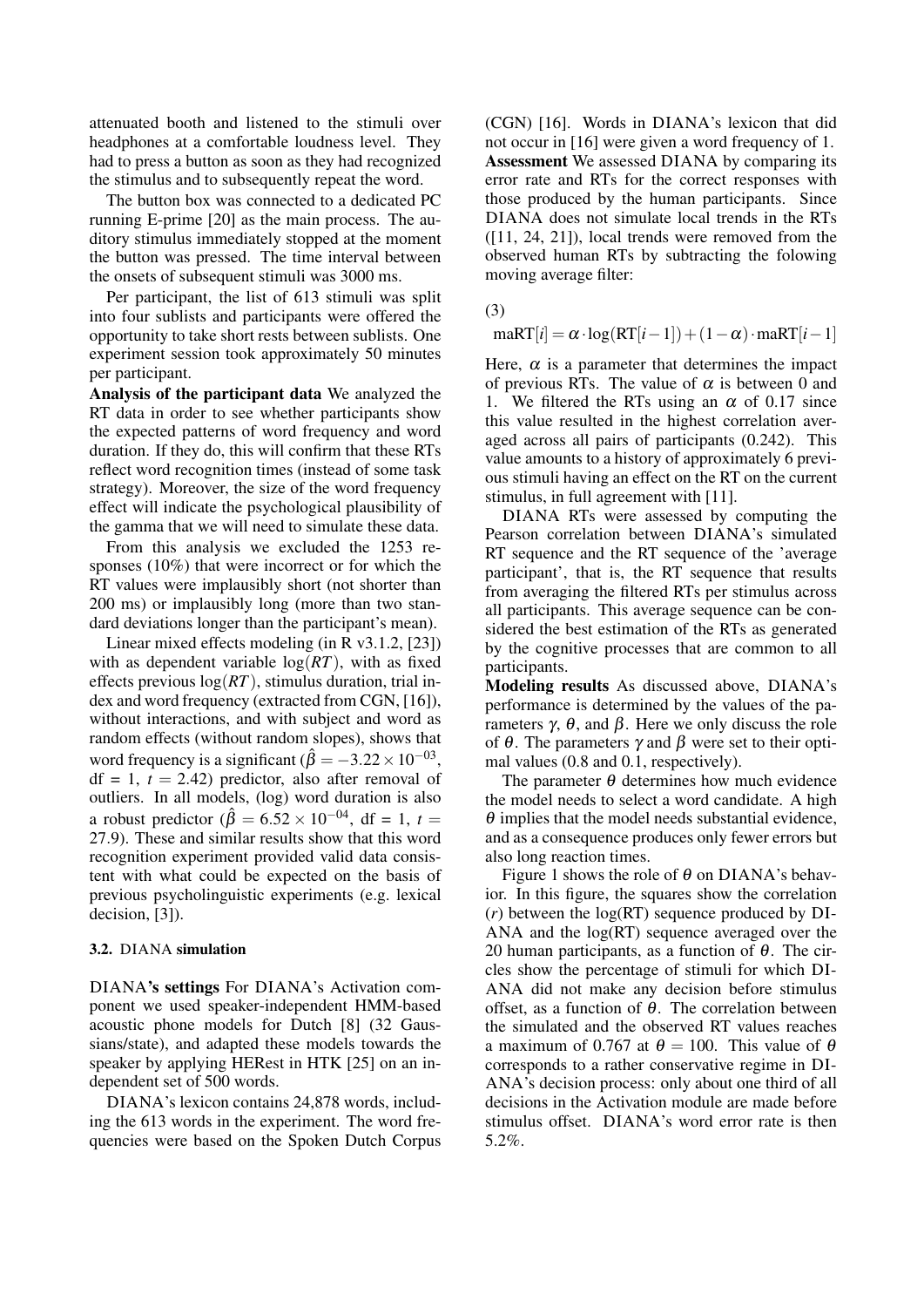

**Figure 1:** DIANA as function of  $\theta$ . The squares show the correlation (*r*, left axis) between the log(RT) sequences produced by DIANA and the average log(RT). The circles show the percentage (right axis) of stimuli for which DIANA did not made any decision before stimulus offset.

For the optimal parameter setting, Figure 2 shows the scatter plot of the  $log(RT)$  sequence generated by DIANA and the human average  $log(RT)$  sequence. The Pearson correlation is  $r = 0.76$ , so that DI-ANA accounts for 58% of the variance in the average scores of the participants.

## 4. DISCUSSION

In this paper we presented DIANA, a new computational model of word comprehension, which, in contrast to all previous models, assumes minimal modularity and simulates the complete chain from the online processing of an acoustic signal to the execution of a response. DIANA is based on previous computational models of word recognition and incorporates the knowledge that the field of psycholinguistics has gathered on human spoken word recognition in the last decennia.

In addition, we tested DIANA by conducting a word recognition experiment with human participants and by comparing the average RTs with those produced by DIANA. We found that DIANA can produce RTs that show a correlation of 0.77 with the average human RTs, so that DIANA accounts for 58% of the variance in the participants' average RTs. It obtains this correlation while producing 5.2% of word recognition errors, while the participants produced error rates in the range from 3% to 16% (average: 9.5%).

This correlation with the human participant data was obtained with values for the model parameters



Figure 2: DIANA's RT predictions versus the averaged RTs from the 20 participants.

that are cognitively plausible. The optimal value of  $\gamma$  (0.8) indicates that word frequency played a clear role, as also indicated by the statistical analyses of the human participant data. The optimal value of  $\beta$ (0.1) indicates that the model does not simply select the word with the highest activation score at stimulus offset, but takes the serious word competitors into account leading to additional choice reaction time. Finally, the optimal value of  $\theta$  (100) shows that the best match with participants is obtained if the model waits before selecting a word until the winning candidate substantially differed in activation score from the runner up.

These results strongly suggest that the assumptions on which DIANA is based approximate well the mechanisms underlying the word comprehension process in human listeners. Moreover, it implies that DIANA can now be taken as a baseline model that can be enriched to test hypotheses about other aspects of human speech comprehension, including the recognition of word pronunciation variants and the recognition of words (cognates and noncognates) in a second language.

In conclusion, DIANA is a computational model of speech comprehension in that it can be tested by providing it with exactly the same input as human participants in psycholinguistic experiments and by comparing its output with these participants' output. Its performance on a word recognition task shows that it simulates well the mechanisms underlying human speech perception.

Acknowledgement This work was funded by an ERC starting grant (284108) and an NWO VICI grant awarded to Mirjam Ernestus.